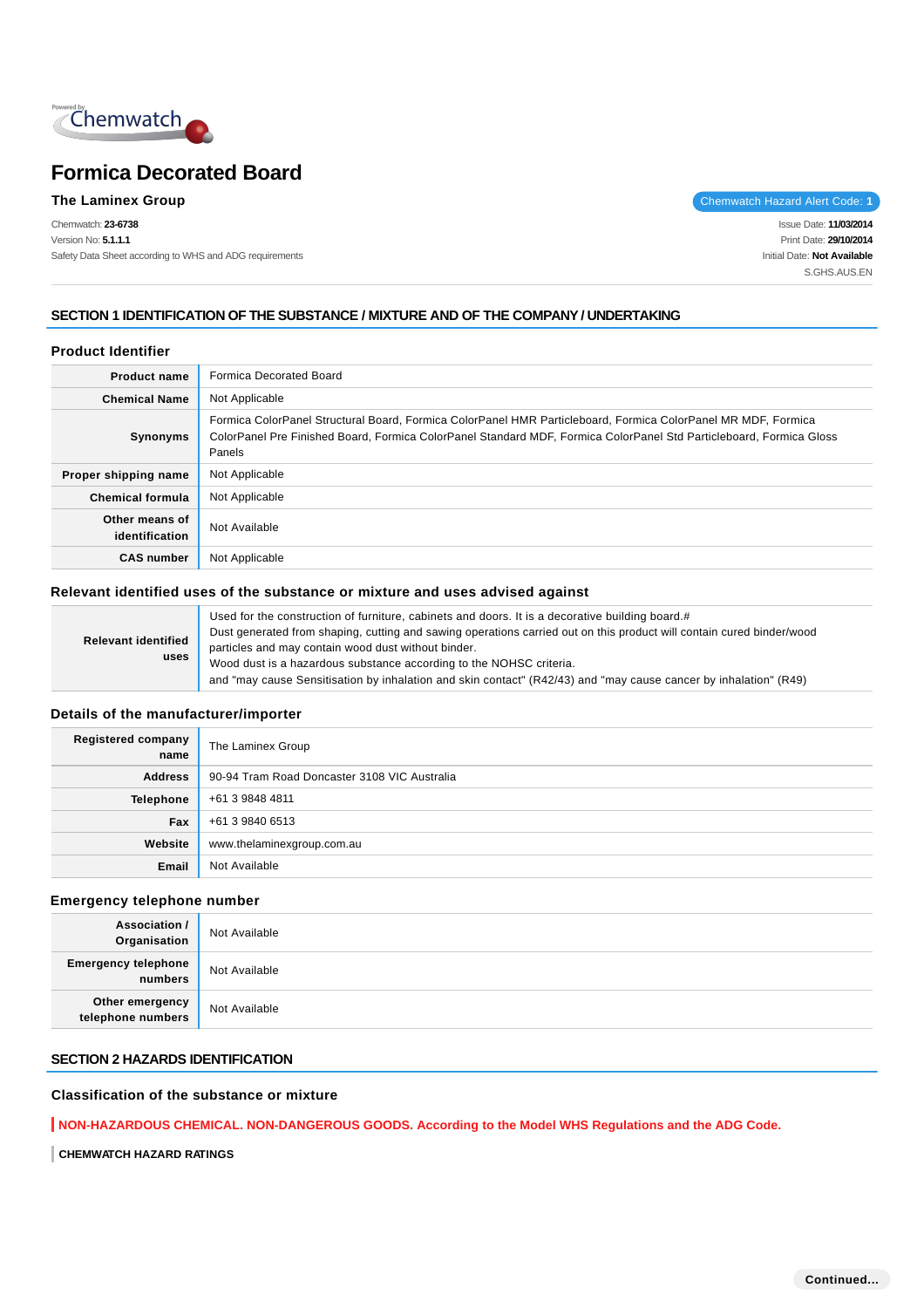|                         | Min            | Max            |                             |
|-------------------------|----------------|----------------|-----------------------------|
| Flammability            | 0              |                |                             |
| Toxicity                | 0              |                |                             |
| <b>Body Contact</b>     | 0              |                |                             |
| Reactivity              | 1 <sup>1</sup> |                |                             |
| Chronic                 | 0              |                | $3 = High$<br>$4 =$ Extreme |
|                         |                |                |                             |
| <b>Poisons Schedule</b> |                | Not Applicable |                             |

# **GHS Classification** Not Applicable **Label elements**

| <b>GHS label elements</b> Not Applicable |                              |  |
|------------------------------------------|------------------------------|--|
|                                          |                              |  |
|                                          | SIGNAL WORD   NOT APPLICABLE |  |

#### **Hazard statement(s)**

Not Applicable

**Precautionary statement(s): Prevention**

Not Applicable

# **Precautionary statement(s): Response**

Not Applicable

# **Precautionary statement(s): Storage**

Not Applicable

# **Precautionary statement(s): Disposal**

Not Applicable

#### **SECTION 3 COMPOSITION / INFORMATION ON INGREDIENTS**

#### **Substances**

See section below for composition of Mixtures

### **Mixtures**

| <b>CAS No</b> | %[weight]         | <b>Name</b>                                          |
|---------------|-------------------|------------------------------------------------------|
| Not Available | NotSpec.          | wood panel containing                                |
| Not Available | >79               | plantation softwood                                  |
| Not Available | NotSpec.          | bonded together with                                 |
| 9011-05-6     | NotSpec.          | urea/ formaldehyde resin                             |
| 25036-13-9    | NotSpec.          | melamine/ urea/ formaldehyde resin                   |
| Not Available | < 10              | PVC or paper or PP/PE polymer                        |
| 8002-74-2     | $2$               | paraffin wax                                         |
| $50-00-0$     | < 0.015           | formaldehyde.                                        |
| Not Available | <1                | acid dye                                             |
| Not Available | NotSpec.          | dust from sawing and forming operations will contain |
| Not avail.    | NotSpec.          | wood dust softwood                                   |
| Not Available | NotSpec.          | cured binder                                         |
| Not Available | NotSpec.          | cured product contains                               |
| $50-00-0$     | NotSpec.          | formaldehyde.                                        |
| 9011-05-6     | $\ge 12^{\wedge}$ | urea/ formaldehyde resin                             |
| 25036-13-9    |                   | melamine/ urea/ formaldehyde resin                   |

wood panel containing cured product contains

# **SECTION 4 FIRST AID MEASURES**

#### **Description of first aid measures**

**Eye Contact**

- If this product comes in contact with eyes:
- Wash out immediately with water.
	- $\blacktriangleright$  If irritation continues, seek medical attention.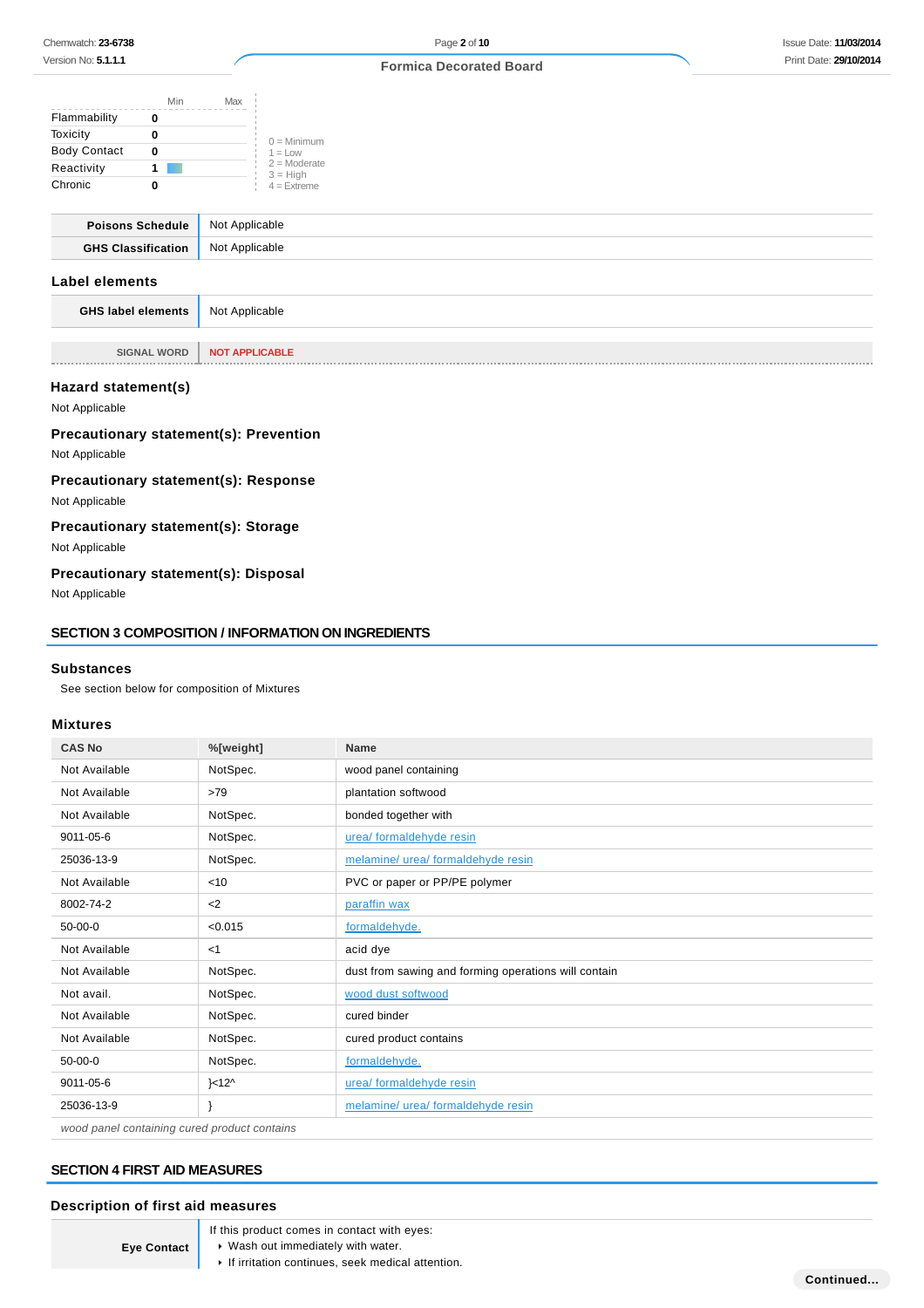Page **3** of **10 Formica Decorated Board**

|                     | ► Removal of contact lenses after an eye injury should only be undertaken by skilled personnel.                                                                                                                     |
|---------------------|---------------------------------------------------------------------------------------------------------------------------------------------------------------------------------------------------------------------|
| <b>Skin Contact</b> | If skin contact occurs:<br>Immediately remove all contaminated clothing, including footwear.<br>Flush skin and hair with running water (and soap if available).<br>▶ Seek medical attention in event of irritation. |
| Inhalation          | If fumes, aerosols or combustion products are inhaled remove from contaminated area.<br>• Other measures are usually unnecessary.                                                                                   |
| Ingestion           | Immediately give a glass of water.<br>First aid is not generally required. If in doubt, contact a Poisons Information Centre or a doctor.                                                                           |

# **Indication of any immediate medical attention and special treatment needed**

Treat symptomatically.

# **SECTION 5 FIREFIGHTING MEASURES**

#### **Extinguishing media**

| ▶ Foam.<br>▶ Dry chemical powder.<br>▶ BCF (where regulations permit).<br>Carbon dioxide. |
|-------------------------------------------------------------------------------------------|
|-------------------------------------------------------------------------------------------|

# **Special hazards arising from the substrate or mixture**

| <b>Fire Incompatibility</b>    | Avoid contamination with oxidising agents i.e. nitrates, oxidising acids, chlorine bleaches, pool chlorine etc. as ignition may<br>result                                                                                                                                                    |  |  |
|--------------------------------|----------------------------------------------------------------------------------------------------------------------------------------------------------------------------------------------------------------------------------------------------------------------------------------------|--|--|
| <b>Advice for firefighters</b> |                                                                                                                                                                                                                                                                                              |  |  |
| <b>Fire Fighting</b>           | Alert Fire Brigade and tell them location and nature of hazard.<br>• Wear breathing apparatus plus protective gloves.<br>▶ Prevent, by any means available, spillage from entering drains or water courses.<br>► Use water delivered as a fine spray to control fire and cool adjacent area. |  |  |
| <b>Fire/Explosion Hazard</b>   | Combustible. Will burn if ignited Combustion products include:, carbon monoxide (CO), carbon dioxide (CO2), and minor<br>amounts of, hydrogen cyanide, other pyrolysis products typical of burning organic material                                                                          |  |  |

#### **SECTION 6 ACCIDENTAL RELEASE MEASURES**

#### **Personal precautions, protective equipment and emergency procedures**

| <b>Minor Spills</b> | Clean up all spills immediately.<br>▶ Secure load if safe to do so.<br>▶ Bundle/collect recoverable product.<br>• Collect remaining material in containers with covers for disposal.   |
|---------------------|----------------------------------------------------------------------------------------------------------------------------------------------------------------------------------------|
| <b>Major Spills</b> | • Clean up all spills immediately.<br>▶ Secure load if safe to do so.<br>▶ Bundle/collect recoverable product.<br>• Collect remaining material in containers with covers for disposal. |
|                     | Personal Protective Equipment advice is contained in Section 8 of the MSDS.                                                                                                            |

## **SECTION 7 HANDLING AND STORAGE**

#### **Precautions for safe handling**

| Safe handling     | Avoid generating and breathing dust<br>Avoid contact with skin and eyes.<br>▶ Wear nominated personal protective equipment when handling.<br>▶ Use in a well-ventilated area.<br>▶ Use good occupational work practices. |
|-------------------|--------------------------------------------------------------------------------------------------------------------------------------------------------------------------------------------------------------------------|
| Other information | ▶ Store away from incompatible materials.                                                                                                                                                                                |

# **Conditions for safe storage, including any incompatibilities**

| Suitable container         | No restriction on the type of containers. Packing as recommended by manufacturer. Check all material is clearly labelled. |
|----------------------------|---------------------------------------------------------------------------------------------------------------------------|
| Storage<br>incompatibility | Avoid reaction with oxidising agents                                                                                      |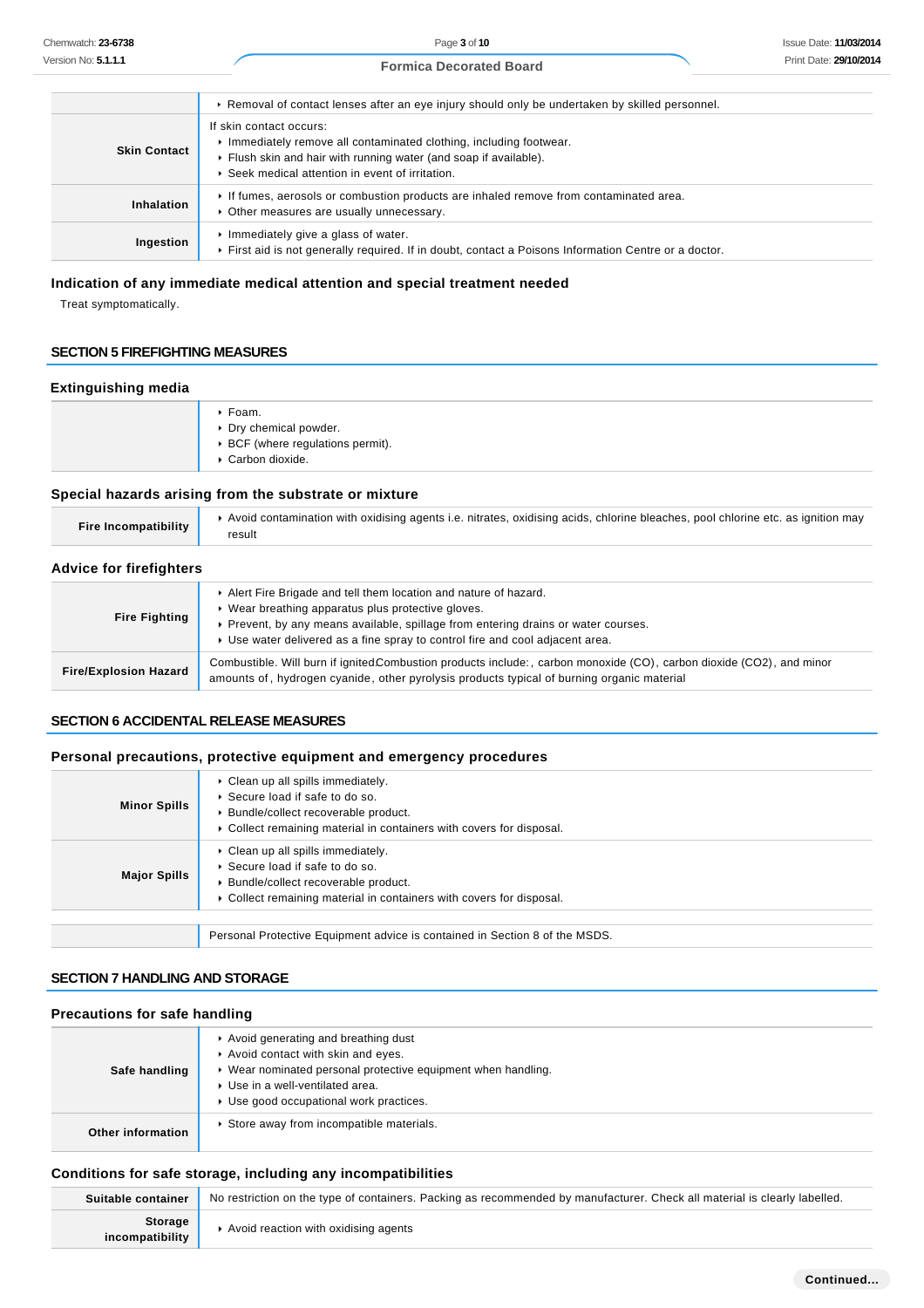# **PACKAGE MATERIAL INCOMPATIBILITIES**

Not Available

# **SECTION 8 EXPOSURE CONTROLS / PERSONAL PROTECTION**

# **Control parameters**

# **OCCUPATIONAL EXPOSURE LIMITS (OEL)**

# **INGREDIENT DATA**

| Source                                 | Ingredient    | <b>Material name</b> | <b>TWA</b>         | <b>STEL</b>                            | Peak          | <b>Notes</b>  |
|----------------------------------------|---------------|----------------------|--------------------|----------------------------------------|---------------|---------------|
| Australia Exposure<br><b>Standards</b> | paraffin wax  | Paraffin wax (fume)  | $2 \text{ mg/m}$   | Not Available                          | Not Available | Not Available |
| Australia Exposure<br><b>Standards</b> | formaldehyde. | Formaldehyde (h)     | 1.2 mg/m $3/1$ ppm | $2.5 \text{ mg/m}3 / 2 \text{ ppm}$    | Not Available | Sen           |
| Australia Exposure<br><b>Standards</b> | formaldehyde. | Formaldehyde (h)     | 1.2 mg/m $3/1$ ppm | $2.5 \text{ mg/m}$ $3 / 2 \text{ ppm}$ | Not Available | Sen           |

#### **EMERGENCY LIMITS**

| Ingredient                                                 | TEEL-0               | TEEL-1        | TEEL-2              | TEEL-3        |
|------------------------------------------------------------|----------------------|---------------|---------------------|---------------|
| <b>Formica Decorated</b><br>Board                          | Not Available        | Not Available | Not Available       | Not Available |
|                                                            |                      |               |                     |               |
| Ingredient                                                 | <b>Original IDLH</b> |               | <b>Revised IDLH</b> |               |
| wood panel containing                                      | Not Available        |               | Not Available       |               |
| plantation softwood                                        | Not Available        |               | Not Available       |               |
| bonded together with                                       | Not Available        |               | Not Available       |               |
| urea/ formaldehyde<br>resin                                | Not Available        |               | Not Available       |               |
| melamine/ urea/<br>formaldehyde resin                      | Not Available        |               | Not Available       |               |
| PVC or paper or PP/PE<br>polymer                           | Not Available        |               | Not Available       |               |
| paraffin wax                                               | Not Available        |               | Not Available       |               |
| formaldehyde.                                              | 30 ppm               |               | 20 ppm              |               |
| acid dye                                                   | Not Available        |               | Not Available       |               |
| dust from sawing and<br>forming operations will<br>contain | Not Available        |               | Not Available       |               |
| wood dust softwood                                         | Not Available        |               | Not Available       |               |
| cured binder                                               | Not Available        |               | Not Available       |               |
| cured product contains                                     | Not Available        |               | Not Available       |               |
| formaldehyde.                                              | 30 ppm               |               | 20 ppm              |               |
| urea/ formaldehyde<br>resin                                | Not Available        |               | Not Available       |               |
| melamine/ urea/<br>formaldehyde resin                      | Not Available        |               | Not Available       |               |

# **Exposure controls**

| Appropriate<br>engineering controls | Engineering controls are used to remove a hazard or place a barrier between the worker and the hazard. Well-designed<br>engineering controls can be highly effective in protecting workers and will typically be independent of worker interactions to<br>provide this high level of protection.<br>The basic types of engineering controls are:<br>Process controls which involve changing the way a job activity or process is done to reduce the risk.<br>Enclosure and/or isolation of emission source which keeps a selected hazard "physically" away from the worker and<br>ventilation that strategically "adds" and "removes" air in the work environment. |
|-------------------------------------|--------------------------------------------------------------------------------------------------------------------------------------------------------------------------------------------------------------------------------------------------------------------------------------------------------------------------------------------------------------------------------------------------------------------------------------------------------------------------------------------------------------------------------------------------------------------------------------------------------------------------------------------------------------------|
| <b>Personal protection</b>          |                                                                                                                                                                                                                                                                                                                                                                                                                                                                                                                                                                                                                                                                    |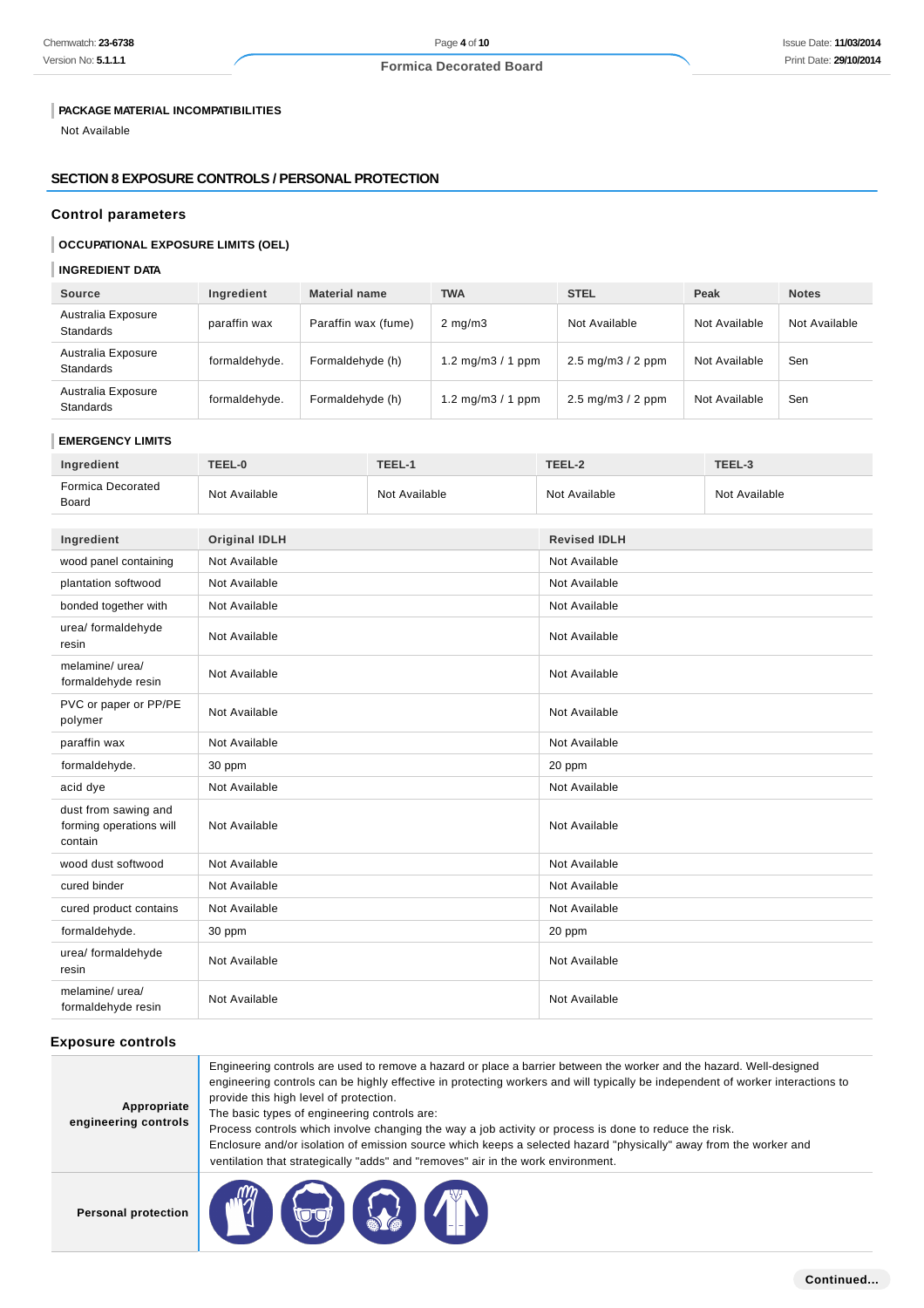| Eye and face<br>protection   | Safety glasses with side shields.<br>▶ Chemical goggles.<br>► Contact lenses may pose a special hazard; soft contact lenses may absorb and concentrate irritants. A written policy<br>document, describing the wearing of lenses or restrictions on use, should be created for each workplace or task.                                                                                                            |
|------------------------------|-------------------------------------------------------------------------------------------------------------------------------------------------------------------------------------------------------------------------------------------------------------------------------------------------------------------------------------------------------------------------------------------------------------------|
| <b>Skin protection</b>       | See Hand protection below                                                                                                                                                                                                                                                                                                                                                                                         |
| <b>Hands/feet protection</b> | ▶ Wear chemical protective gloves, e.g. PVC.<br>▶ Wear safety footwear or safety gumboots, e.g. Rubber<br>NOTE:<br>The material may produce skin sensitisation in predisposed individuals. Care must be taken, when removing gloves and<br>other protective equipment, to avoid all possible skin contact.<br>► Contaminated leather items, such as shoes, belts and watch-bands should be removed and destroyed. |
| <b>Body protection</b>       | See Other protection below                                                                                                                                                                                                                                                                                                                                                                                        |
| Other protection             | • Overalls.<br>▶ P.V.C. apron.<br>$\triangleright$ Barrier cream.<br>When cutting wear approved dust respirator to avoid inhalation of wood dust created during the cutting process.                                                                                                                                                                                                                              |
| <b>Thermal hazards</b>       | Not Available                                                                                                                                                                                                                                                                                                                                                                                                     |

# **Recommended material(s)**

#### **GLOVE SELECTION INDEX**

Glove selection is based on a modified presentation of the:

 **"Forsberg Clothing Performance Index".**

 The effect(s) of the following substance(s) are taken into account in the **computer-generated** selection:

#### Formica Decorated Board

| <b>Material</b>       | CPI |
|-----------------------|-----|
| <b>BUTYL</b>          | A   |
| <b>NEOPRENE</b>       | A   |
| NEOPRENE/NATURAL      | A   |
| <b>NITRILE</b>        | A   |
| PE                    | A   |
| PE/EVAL/PE            | A   |
| <b>PVC</b>            | A   |
| <b>TEFLON</b>         | A   |
| <b>VITON</b>          | A   |
| <b>NATURAL RUBBER</b> | B   |
| NATURAL+NEOPRENE      | B   |

\* CPI - Chemwatch Performance Index

A: Best Selection

B: Satisfactory; may degrade after 4 hours continuous immersion C: Poor to Dangerous Choice for other than short term immersion **NOTE**: As a series of factors will influence the actual performance of the glove, a final selection must be based on detailed observation. - \* Where the glove is to be used on a short term, casual or infrequent basis, factors such as "feel" or convenience (e.g. disposability), may dictate a choice of gloves which might otherwise be unsuitable following

long-term or frequent use. A qualified practitioner should be consulted.

#### **SECTION 9 PHYSICAL AND CHEMICAL PROPERTIES**

#### **Information on basic physical and chemical properties**

| Manufactured as pressed, medium density fibreboard and particleboard ranging in thickness from 3mm to 33mm, made from<br>plantation wood fibres or flakes, resin (glue) and wax. The boards are surfaced with a decorative vinyl film, paper or PP/PE<br>Appearance<br>polymer sheeting. HMR boards have a blue-green core. Newly manufactured board or freshly cut surfaces may have a faint<br>pine/wood odour. |
|-------------------------------------------------------------------------------------------------------------------------------------------------------------------------------------------------------------------------------------------------------------------------------------------------------------------------------------------------------------------------------------------------------------------|
|-------------------------------------------------------------------------------------------------------------------------------------------------------------------------------------------------------------------------------------------------------------------------------------------------------------------------------------------------------------------------------------------------------------------|

| <b>Physical state</b> | Solid         | Relative density<br>(Water = 1)            | $0.6 - 0.8$   |
|-----------------------|---------------|--------------------------------------------|---------------|
| Odour                 | Not Available | Partition coefficient<br>n-octanol / water | Not Available |

## **Respiratory protection**

Type BAX-P Filter of sufficient capacity. (AS/NZS 1716 & 1715, EN 143:2000 & 149:2001, ANSI Z88 or national equivalent)

Where the concentration of gas/particulates in the breathing zone, approaches or exceeds the "Exposure Standard" (or ES), respiratory protection is required.

Degree of protection varies with both face-piece and Class of filter; the nature of protection varies with Type of filter.

| Required<br><b>Minimum</b><br><b>Protection Factor</b> | Half-Face<br>Respirator | <b>Full-Face</b><br>Respirator      | <b>Powered Air</b><br>Respirator         |
|--------------------------------------------------------|-------------------------|-------------------------------------|------------------------------------------|
| up to 10 x ES                                          | BAX-AUS P2              |                                     | BAX-PAPR-AUS /<br>Class 1 P <sub>2</sub> |
| up to $50 \times ES$                                   | $\blacksquare$          | BAX-AUS /<br>Class 1 P <sub>2</sub> | -                                        |
| up to $100 \times ES$                                  | $\blacksquare$          | <b>BAX-2 P2</b>                     | BAX-PAPR-2 P2 ^                          |

#### ^ - Full-face

A(All classes) = Organic vapours, B AUS or B1 = Acid gasses, B2 = Acid gas or hydrogen cyanide(HCN), B3 = Acid gas or hydrogen cyanide(HCN),  $E =$  Sulfur dioxide(SO2), G = Agricultural chemicals, K = Ammonia(NH3),  $Hg =$  Mercury,  $NO =$  Oxides of nitrogen,  $MB =$  Methyl bromide,  $AX =$  Low boiling point organic compounds(below 65 degC)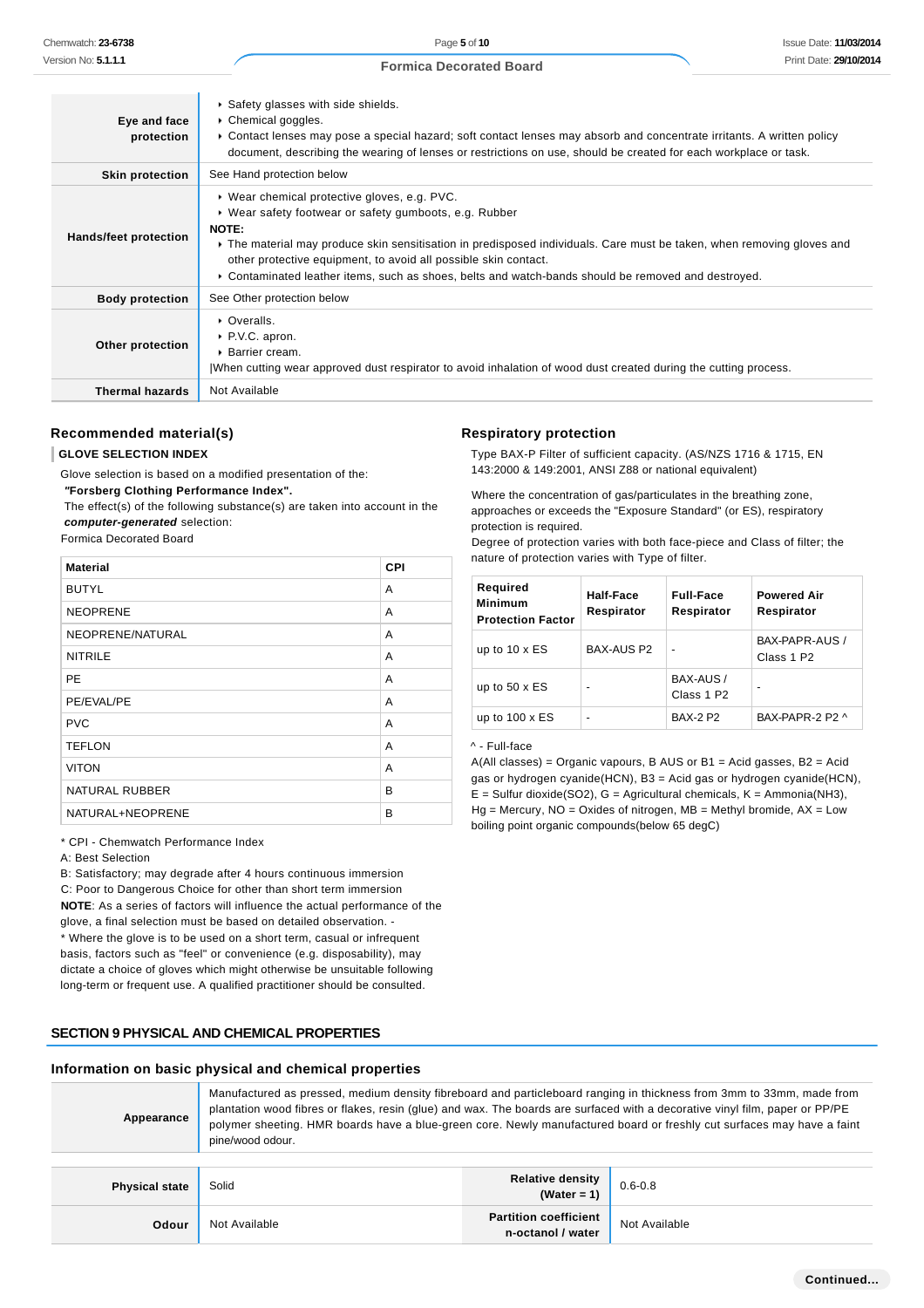| Odour threshold                                 | Not Available  | Auto-ignition<br>temperature (°C)          | >200           |
|-------------------------------------------------|----------------|--------------------------------------------|----------------|
| pH (as supplied)                                | Not Applicable | Decomposition<br>temperature               | Not Available  |
| Melting point /<br>freezing point $(°C)$        | Not Applicable | Viscosity (cSt)                            | Not Applicable |
| Initial boiling point<br>and boiling range (°C) | Not Applicable | <b>Molecular weight</b><br>(g/mol)         | Not Applicable |
| Flash point $(°C)$                              | Not Applicable | <b>Taste</b>                               | Not Available  |
| <b>Evaporation rate</b>                         | Not Applicable | <b>Explosive properties</b>                | Not Available  |
| Flammability                                    | Not Applicable | <b>Oxidising properties</b>                | Not Available  |
| <b>Upper Explosive Limit</b><br>$(\%)$          | Not Available  | <b>Surface Tension</b><br>(dyn/cm or mN/m) | Not Applicable |
| <b>Lower Explosive Limit</b><br>$(\%)$          | Not Available  | <b>Volatile Component</b><br>$(\%$ vol)    | Not Available  |
| Vapour pressure (kPa)                           | Not Applicable | Gas group                                  | Not Available  |
| Solubility in water<br>(g/L)                    | Immiscible     | pH as a solution(1%)                       | Not Applicable |
| Vapour density (Air =<br>1)                     | Not Applicable | VOC g/L                                    | Not Available  |

# **SECTION 10 STABILITY AND REACTIVITY**

| Reactivity                                    | See section 7                                                             |
|-----------------------------------------------|---------------------------------------------------------------------------|
| <b>Chemical stability</b>                     | Product is considered stable and hazardous polymerisation will not occur. |
| Possibility of<br>hazardous reactions         | See section 7                                                             |
| <b>Conditions to avoid</b>                    | See section 7                                                             |
| Incompatible materials                        | See section 7                                                             |
| <b>Hazardous</b><br>decomposition<br>products | See section 5                                                             |

# **SECTION 11 TOXICOLOGICAL INFORMATION**

# **Information on toxicological effects**

| Inhaled             | The material is not thought to produce adverse health effects or irritation of the respiratory tract (as classified by EC<br>Directives using animal models). Nevertheless, good hygiene practice requires that exposure be kept to a minimum and that<br>suitable control measures be used in an occupational setting.<br>► Hazard relates to dust released by sawing, cutting, sanding, trimming or other finishing operations.<br>[New boards or freshly cut surfaces may have a pine/wood/resin odour which will dissipate with ventilation.]When cutting,<br>wood dust will be created which is classified as a Hazardous Substance according to the criteria of NOHSC. Atmosphere<br>should be checked and if necessary suitable arrangements made to reduce the level of vapours in the breathing zone for<br>persons working in the area. |
|---------------------|---------------------------------------------------------------------------------------------------------------------------------------------------------------------------------------------------------------------------------------------------------------------------------------------------------------------------------------------------------------------------------------------------------------------------------------------------------------------------------------------------------------------------------------------------------------------------------------------------------------------------------------------------------------------------------------------------------------------------------------------------------------------------------------------------------------------------------------------------|
| Ingestion           | The material has NOT been classified by EC Directives or other classification systems as "harmful by ingestion". This is<br>because of the lack of corroborating animal or human evidence. The material may still be damaging to the health of the<br>individual, following ingestion, especially where pre-existing organ (e.g liver, kidney) damage is evident. Present definitions of<br>harmful or toxic substances are generally based on doses producing mortality rather than those producing morbidity (disease,<br>ill-health).                                                                                                                                                                                                                                                                                                          |
| <b>Skin Contact</b> | Skin contact is not thought to have harmful health effects (as classified under EC Directives); the material may still produce<br>health damage following entry through wounds, lesions or abrasions.                                                                                                                                                                                                                                                                                                                                                                                                                                                                                                                                                                                                                                             |
| Eye                 | Although the material is not thought to be an irritant (as classified by EC Directives), direct contact with the eye may<br>produce transient discomfort characterised by tearing or conjunctival redness (as with windburn).                                                                                                                                                                                                                                                                                                                                                                                                                                                                                                                                                                                                                     |
| <b>Chronic</b>      | This manufactured article is considered to have low hazard potential if handling and personal protection recommendations are<br>followed.                                                                                                                                                                                                                                                                                                                                                                                                                                                                                                                                                                                                                                                                                                         |
|                     |                                                                                                                                                                                                                                                                                                                                                                                                                                                                                                                                                                                                                                                                                                                                                                                                                                                   |

| <b>Formica Decorated</b> | <b>TOXICITY</b><br><b>IRRITATION</b> |               |
|--------------------------|--------------------------------------|---------------|
| Board                    | ------------<br>Not Available        | Not Available |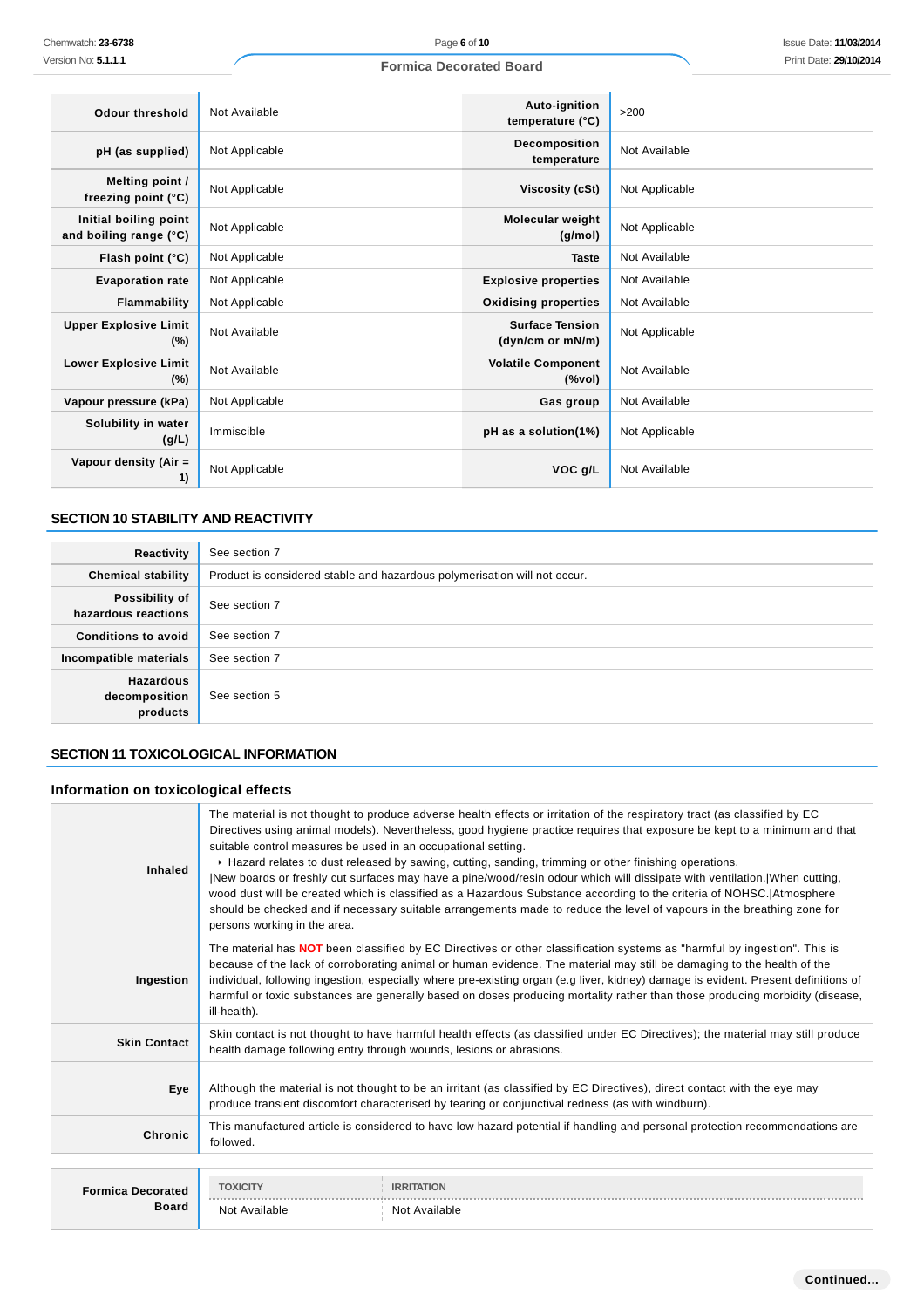|                             | <b>TOXICITY</b>                               | <b>IRRITATION</b>                            |  |
|-----------------------------|-----------------------------------------------|----------------------------------------------|--|
| urea/ formaldehyde<br>resin | Dermal (rat) LD50: >2100                      |                                              |  |
|                             | mg/kg                                         | Eye (rabbit): 0.1 ul/24h -SEVERE             |  |
|                             | Inhalation (rat) LC50: >167<br>mg/m3/4h       | Skin (rabbit): 500 mg/24h-SEVERE             |  |
|                             | Oral (mouse) LD50: 6361<br>mg/kg              |                                              |  |
|                             | Oral (rat) LD50: 8394 mg/kg                   |                                              |  |
|                             | Not Available                                 | Not Available                                |  |
|                             | <b>TOXICITY</b>                               | <b>IRRITATION</b>                            |  |
| melamine/ urea/             | Oral (rat) LD50: >5000 mg/kg                  | Nil reported [Manufacturer]                  |  |
| formaldehyde resin          | Not Available                                 | Not Available                                |  |
|                             |                                               |                                              |  |
|                             | <b>TOXICITY</b>                               | <b>IRRITATION</b>                            |  |
| paraffin wax                |                                               | Eye (rabbit): 100 mg/24 hr-mild              |  |
|                             |                                               | Skin (rabbit): 500 mg/24 hr-mild             |  |
|                             | Not Available                                 | Not Available                                |  |
|                             | <b>TOXICITY</b>                               | <b>IRRITATION</b>                            |  |
|                             | Dermal (rabbit) LD50: 270<br>mg/kg            | Eye (human): 4 ppm/5m                        |  |
| formaldehyde.               | Inhalation (rat) LC50: 203<br>mg/m3           | Eye (rabbit): 0.75 mg/24H SEVERE             |  |
|                             | Oral (rat) LD50: 100 mg/kg                    | Skin (human): 0.15 mg/3d-I mild              |  |
|                             |                                               | Skin (rabbit): 2 mg/24H SEVERE               |  |
|                             |                                               |                                              |  |
|                             | Not Available                                 | Not Available                                |  |
|                             | <b>TOXICITY</b>                               | <b>IRRITATION</b>                            |  |
| wood dust softwood          | Not Available                                 | Not Available                                |  |
|                             |                                               |                                              |  |
|                             | <b>TOXICITY</b><br>.                          | <b>IRRITATION</b>                            |  |
|                             | Dermal (rabbit) LD50: 270<br>mg/kg            | Eye (human): 4 ppm/5m                        |  |
| formaldehyde.               | Inhalation (rat) LC50: 203<br>mg/m3           | Eye (rabbit): 0.75 mg/24H SEVERE             |  |
|                             | Oral (rat) LD50: 100 mg/kg                    | Skin (human): 0.15 mg/3d-l mild              |  |
|                             |                                               | Skin (rabbit): 2 mg/24H SEVERE               |  |
|                             | Not Available                                 | Not Available                                |  |
|                             | <b>TOXICITY</b>                               | <b>IRRITATION</b>                            |  |
|                             | Dermal (rat) LD50: >2100<br>mg/kg             | Eye (rabbit): 0.1 ul/24h -SEVERE             |  |
| urea/ formaldehyde          | Inhalation (rat) LC50: >167<br>mg/m3/4h       | Skin (rabbit): 500 mg/24h-SEVERE             |  |
| resin                       | Oral (mouse) LD50: 6361<br>mg/kg              |                                              |  |
|                             | Oral (rat) LD50: 8394 mg/kg                   |                                              |  |
|                             | Not Available                                 | Not Available                                |  |
|                             |                                               |                                              |  |
| melamine/ urea/             | <b>TOXICITY</b>                               | <b>IRRITATION</b>                            |  |
| formaldehyde resin          | Oral (rat) LD50: >5000 mg/kg<br>Not Available | Nil reported [Manufacturer]<br>Not Available |  |

Not available. Refer to individual constituents.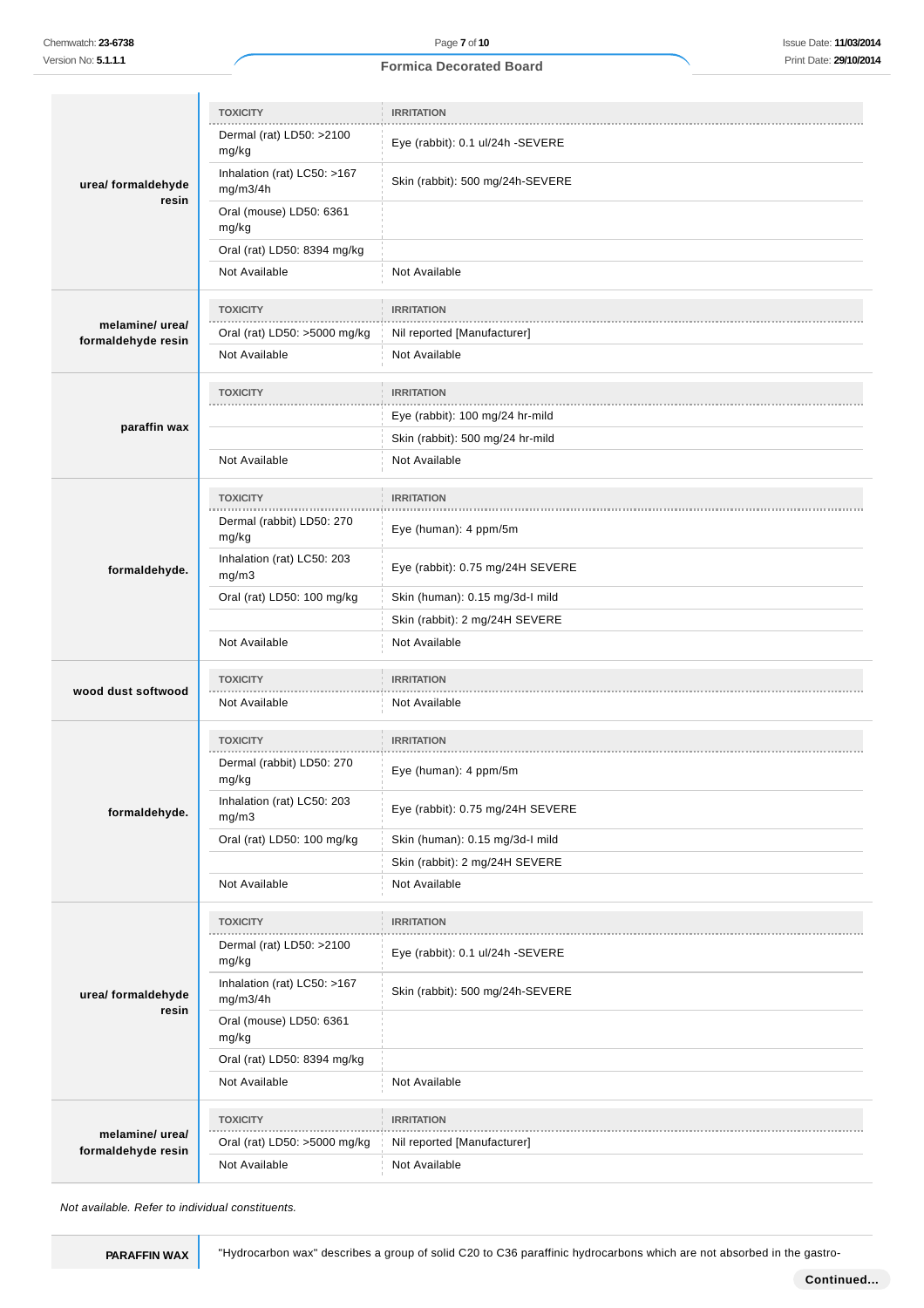| Version No: <b>5.1.1.1</b>                                                                                                       |                                                                                                                                                                                                                                                                                                                                                                                                                                                                                                                                                                                                                                                                                                                                                                                                     |                                            |             |                                  |                               |                                                                                                                                                                                                                              |
|----------------------------------------------------------------------------------------------------------------------------------|-----------------------------------------------------------------------------------------------------------------------------------------------------------------------------------------------------------------------------------------------------------------------------------------------------------------------------------------------------------------------------------------------------------------------------------------------------------------------------------------------------------------------------------------------------------------------------------------------------------------------------------------------------------------------------------------------------------------------------------------------------------------------------------------------------|--------------------------------------------|-------------|----------------------------------|-------------------------------|------------------------------------------------------------------------------------------------------------------------------------------------------------------------------------------------------------------------------|
|                                                                                                                                  | <b>Formica Decorated Board</b>                                                                                                                                                                                                                                                                                                                                                                                                                                                                                                                                                                                                                                                                                                                                                                      |                                            |             | Print Date: 29/10/201            |                               |                                                                                                                                                                                                                              |
|                                                                                                                                  | intestinal tract and in small quantity will pass through undigested.<br>The widespread use in cosmetic and in cosmetic surgery over many years demonstrates the low toxicity of refined<br>waxes and many guidelines exist for their safe use Notwithstanding this, there are occasional reports of adverse effects<br>with these products. Subcutaneous deposits often referred to as paraffinoma, have been described frequently following<br>injection of these materials under the skin but these are not normally associated with other progressive changes.<br>Paraffin wax and microcrystalline were each administered orally as a solution in arachis oil to groups of 5 male and 5<br>female rats at dose levels of 1000 and 5000 g/kg bw.<br>Tumorigenic in rats                          |                                            |             |                                  |                               |                                                                                                                                                                                                                              |
| <b>WOOD DUST</b><br><b>SOFTWOOD</b>                                                                                              | No significant acute toxicological data identified in literature search.<br>For wood dusts:<br>Wood dusts may cause respiratory symptoms including sensitisation and diminished respiratory function and may also<br>be carcinogenic.<br>OSHA has determined that the health evidence for the toxicity of wood dust cannot be separately distinguished for soft<br>wood and hard wood. A final OSHA ruling however establishes an 8-hour TWA PEL of 2.5 mg/m3 for Western red cedar<br>wood dust, based on its widely recognized ability to cause immune-system-mediated allergic sensitization.<br>WARNING: Inhalation of wood dust by workers in the furniture and cabinet making industry has been related to nasal<br>cancer [I.L.O. Encyclopedia] Use control measures to limit all exposures. |                                            |             |                                  |                               |                                                                                                                                                                                                                              |
| <b>UREA/</b><br><b>FORMALDEHYDE</b><br><b>RESIN, MELAMINE/</b><br><b>UREA/</b><br><b>FORMALDEHYDE</b><br>RESIN,<br>FORMALDEHYDE. | The following information refers to contact allergens as a group and may not be specific to this product.<br>Contact allergies quickly manifest themselves as contact eczema, more rarely as urticaria or Quincke's oedema. The<br>pathogenesis of contact eczema involves a cell-mediated (T lymphocytes) immune reaction of the delayed type. Other<br>allergic skin reactions, e.g. contact urticaria, involve antibody-mediated immune reactions.                                                                                                                                                                                                                                                                                                                                               |                                            |             |                                  |                               |                                                                                                                                                                                                                              |
| <b>UREA/</b><br><b>FORMALDEHYDE</b><br><b>RESIN</b>                                                                              | Somnolence, impaired liver function tests, changes in leucocyte (WBC)                                                                                                                                                                                                                                                                                                                                                                                                                                                                                                                                                                                                                                                                                                                               |                                            |             |                                  |                               |                                                                                                                                                                                                                              |
| <b>UREA/</b><br><b>FORMALDEHYDE</b><br><b>RESIN</b>                                                                              | count recorded.                                                                                                                                                                                                                                                                                                                                                                                                                                                                                                                                                                                                                                                                                                                                                                                     |                                            |             |                                  |                               |                                                                                                                                                                                                                              |
| <b>Acute Toxicity</b>                                                                                                            | O                                                                                                                                                                                                                                                                                                                                                                                                                                                                                                                                                                                                                                                                                                                                                                                                   |                                            |             | Carcinogenicity                  | O                             |                                                                                                                                                                                                                              |
| <b>Skin</b><br><b>Irritation/Corrosion</b>                                                                                       | Q                                                                                                                                                                                                                                                                                                                                                                                                                                                                                                                                                                                                                                                                                                                                                                                                   |                                            |             | Reproductivity                   | O                             |                                                                                                                                                                                                                              |
| <b>Serious Eye</b><br>Damage/Irritation                                                                                          | ⊚                                                                                                                                                                                                                                                                                                                                                                                                                                                                                                                                                                                                                                                                                                                                                                                                   |                                            |             | STOT - Single<br><b>Exposure</b> | Q                             |                                                                                                                                                                                                                              |
| <b>Respiratory or Skin</b><br>sensitisation                                                                                      | <b>STOT - Repeated</b><br>O<br>O<br><b>Exposure</b>                                                                                                                                                                                                                                                                                                                                                                                                                                                                                                                                                                                                                                                                                                                                                 |                                            |             |                                  |                               |                                                                                                                                                                                                                              |
| <b>Mutagenicity</b>                                                                                                              | Q                                                                                                                                                                                                                                                                                                                                                                                                                                                                                                                                                                                                                                                                                                                                                                                                   |                                            |             | <b>Aspiration Hazard</b>         | O                             |                                                                                                                                                                                                                              |
| <b>CMR STATUS</b>                                                                                                                |                                                                                                                                                                                                                                                                                                                                                                                                                                                                                                                                                                                                                                                                                                                                                                                                     |                                            | Legend:     |                                  |                               | $\blacktriangleright$ - Data required to make classification available<br>$\blacktriangleright$ - Data available but does not fill the criteria for classification<br>$\bigcirc$ – Data Not Available to make classification |
|                                                                                                                                  | formaldehyde.                                                                                                                                                                                                                                                                                                                                                                                                                                                                                                                                                                                                                                                                                                                                                                                       | Australia Exposure Standards - Carcinogens |             | $\overline{2}$                   |                               |                                                                                                                                                                                                                              |
| <b>CARCINOGEN</b>                                                                                                                | formaldehyde.                                                                                                                                                                                                                                                                                                                                                                                                                                                                                                                                                                                                                                                                                                                                                                                       | Australia Exposure Standards - Carcinogens |             | $\overline{2}$                   |                               |                                                                                                                                                                                                                              |
| <b>SECTION 12 ECOLOGICAL INFORMATION</b>                                                                                         |                                                                                                                                                                                                                                                                                                                                                                                                                                                                                                                                                                                                                                                                                                                                                                                                     |                                            |             |                                  |                               |                                                                                                                                                                                                                              |
| <b>Toxicity</b><br><b>DO NOT</b> discharge into sewer or waterways.                                                              |                                                                                                                                                                                                                                                                                                                                                                                                                                                                                                                                                                                                                                                                                                                                                                                                     |                                            |             |                                  |                               |                                                                                                                                                                                                                              |
| Persistence and degradability                                                                                                    |                                                                                                                                                                                                                                                                                                                                                                                                                                                                                                                                                                                                                                                                                                                                                                                                     |                                            |             |                                  |                               |                                                                                                                                                                                                                              |
| Ingredient                                                                                                                       | Persistence: Water/Soil                                                                                                                                                                                                                                                                                                                                                                                                                                                                                                                                                                                                                                                                                                                                                                             |                                            |             | <b>Persistence: Air</b>          |                               |                                                                                                                                                                                                                              |
| urea/ formaldehyde<br>resin                                                                                                      | <b>HIGH</b>                                                                                                                                                                                                                                                                                                                                                                                                                                                                                                                                                                                                                                                                                                                                                                                         |                                            |             | <b>HIGH</b>                      |                               |                                                                                                                                                                                                                              |
| formaldehyde.                                                                                                                    | LOW (Half-life $= 14$ days)                                                                                                                                                                                                                                                                                                                                                                                                                                                                                                                                                                                                                                                                                                                                                                         |                                            |             |                                  | LOW (Half-life $= 2.97$ days) |                                                                                                                                                                                                                              |
| formaldehyde.                                                                                                                    | LOW (Half-life $= 14$ days)                                                                                                                                                                                                                                                                                                                                                                                                                                                                                                                                                                                                                                                                                                                                                                         |                                            |             |                                  | LOW (Half-life $= 2.97$ days) |                                                                                                                                                                                                                              |
|                                                                                                                                  |                                                                                                                                                                                                                                                                                                                                                                                                                                                                                                                                                                                                                                                                                                                                                                                                     |                                            | <b>HIGH</b> |                                  |                               |                                                                                                                                                                                                                              |

# **SECTION 12 ECOLOGICAL INFORMATION**

# **Toxicity**

# **Persistence and degradability**

| Ingredient                  | Persistence: Water/Soil     | Persistence: Air              |  |
|-----------------------------|-----------------------------|-------------------------------|--|
| urea/ formaldehyde<br>resin | <b>HIGH</b>                 | <b>HIGH</b>                   |  |
| formaldehyde.               | LOW (Half-life $= 14$ days) | LOW (Half-life $= 2.97$ days) |  |
| formaldehyde.               | LOW (Half-life $= 14$ days) | LOW (Half-life $= 2.97$ days) |  |
| urea/ formaldehyde<br>resin | <b>HIGH</b>                 | <b>HIGH</b>                   |  |

# **Bioaccumulative potential**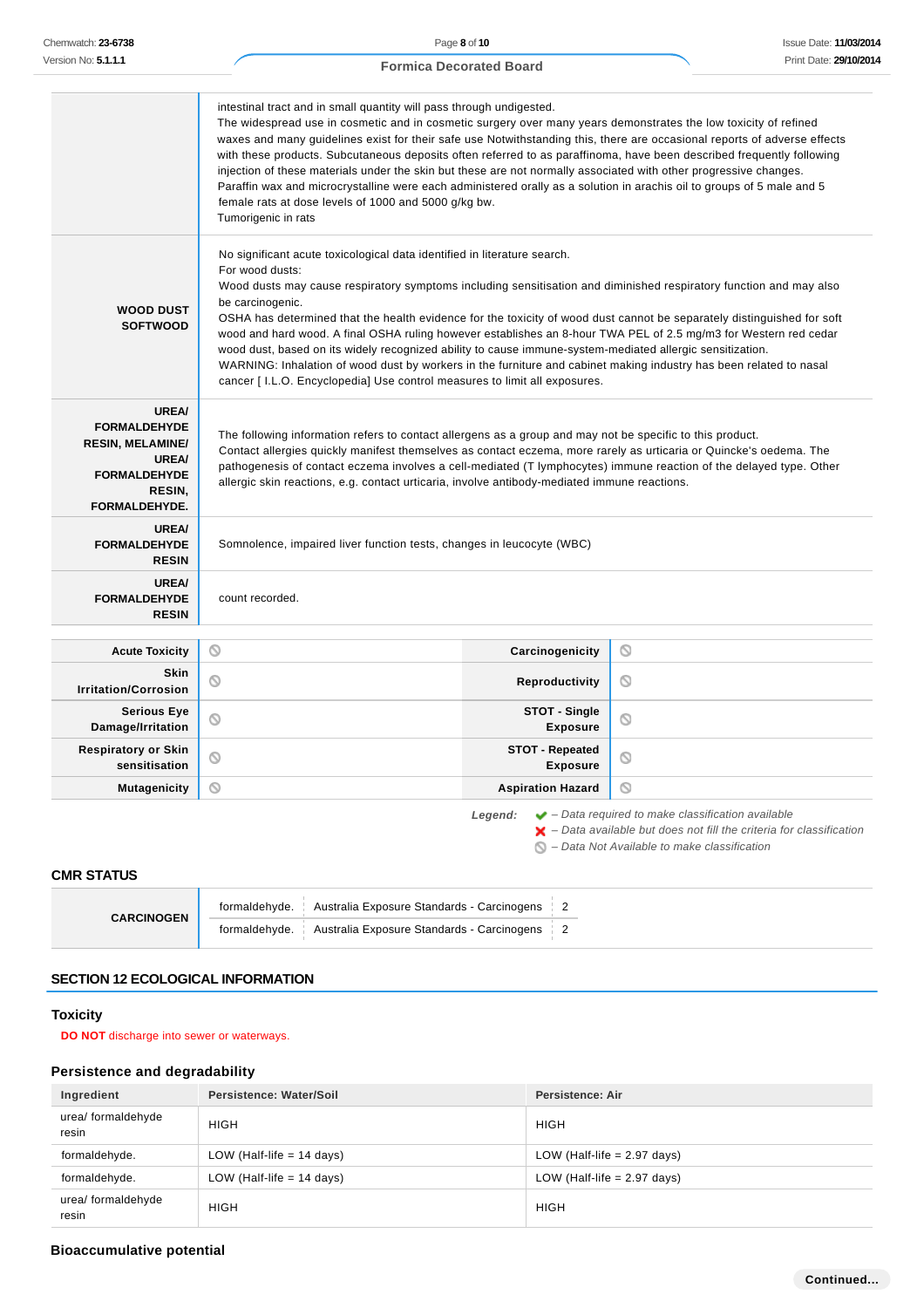| Ingredient                  | <b>Bioaccumulation</b> |
|-----------------------------|------------------------|
| urea/ formaldehyde<br>resin | $LOW (BCF = 3.162)$    |
| formaldehyde.               | $LOW (BCF = 3.162)$    |
| formaldehyde.               | $LOW (BCF = 3.162)$    |
| urea/ formaldehyde<br>resin | $LOW (BCF = 3.162)$    |

#### **Mobility in soil**

| Ingredient                  | <b>Mobility</b>  |
|-----------------------------|------------------|
| urea/ formaldehyde<br>resin | $HIGH (KOC = 1)$ |
| formaldehyde.               | $HIGH (KOC = 1)$ |
| formaldehyde.               | $HIGH (KOC = 1)$ |
| urea/ formaldehyde<br>resin | $HIGH (KOC = 1)$ |

#### **SECTION 13 DISPOSAL CONSIDERATIONS**

#### **Waste treatment methods**

| <b>Product / Packaging</b> | ► Recycle wherever possible or consult manufacturer for recycling options.<br>• Consult State Land Waste Authority for disposal. |  |  |
|----------------------------|----------------------------------------------------------------------------------------------------------------------------------|--|--|
| disposal                   | ▶ Bury or incinerate residue at an approved site.                                                                                |  |  |
|                            | ► Recycle containers if possible, or dispose of in an authorised landfill.                                                       |  |  |

# **SECTION 14 TRANSPORT INFORMATION**

#### **Labels Required**

| Marine | <b>NO</b>          |
|--------|--------------------|
|        | `Applicable<br>Not |

# **Land transport (ADG): NOT REGULATED FOR TRANSPORT OF DANGEROUS GOODS**

### **Air transport (ICAO-IATA / DGR): NOT REGULATED FOR TRANSPORT OF DANGEROUS GOODS**

# **Sea transport (IMDG-Code / GGVSee): NOT REGULATED FOR TRANSPORT OF DANGEROUS GOODS**

# **Transport in bulk according to Annex II of MARPOL 73 / 78 and the IBC code**

| Source                                                                                             | Ingredient    | <b>Pollution Category</b> |
|----------------------------------------------------------------------------------------------------|---------------|---------------------------|
| IMO MARPOL 73/78<br>(Annex II) - List of<br>Noxious Liquid<br>Substances Carried in<br><b>Bulk</b> | paraffin wax  | Y                         |
| IMO MARPOL 73/78<br>(Annex II) - List of<br>Noxious Liquid<br>Substances Carried in<br><b>Bulk</b> | formaldehyde. | Y                         |
| IMO MARPOL 73/78<br>(Annex II) - List of<br>Noxious Liquid<br>Substances Carried in<br><b>Bulk</b> | formaldehyde. | Y                         |

# **SECTION 15 REGULATORY INFORMATION**

# **Safety, health and environmental regulations / legislation specific for the substance or mixture**

| urea/ formaldehyde   |
|----------------------|
| resin(9011-05-6) is  |
| found on the         |
| following regulatory |
| lists                |

"Australia Inventory of Chemical Substances (AICS)"